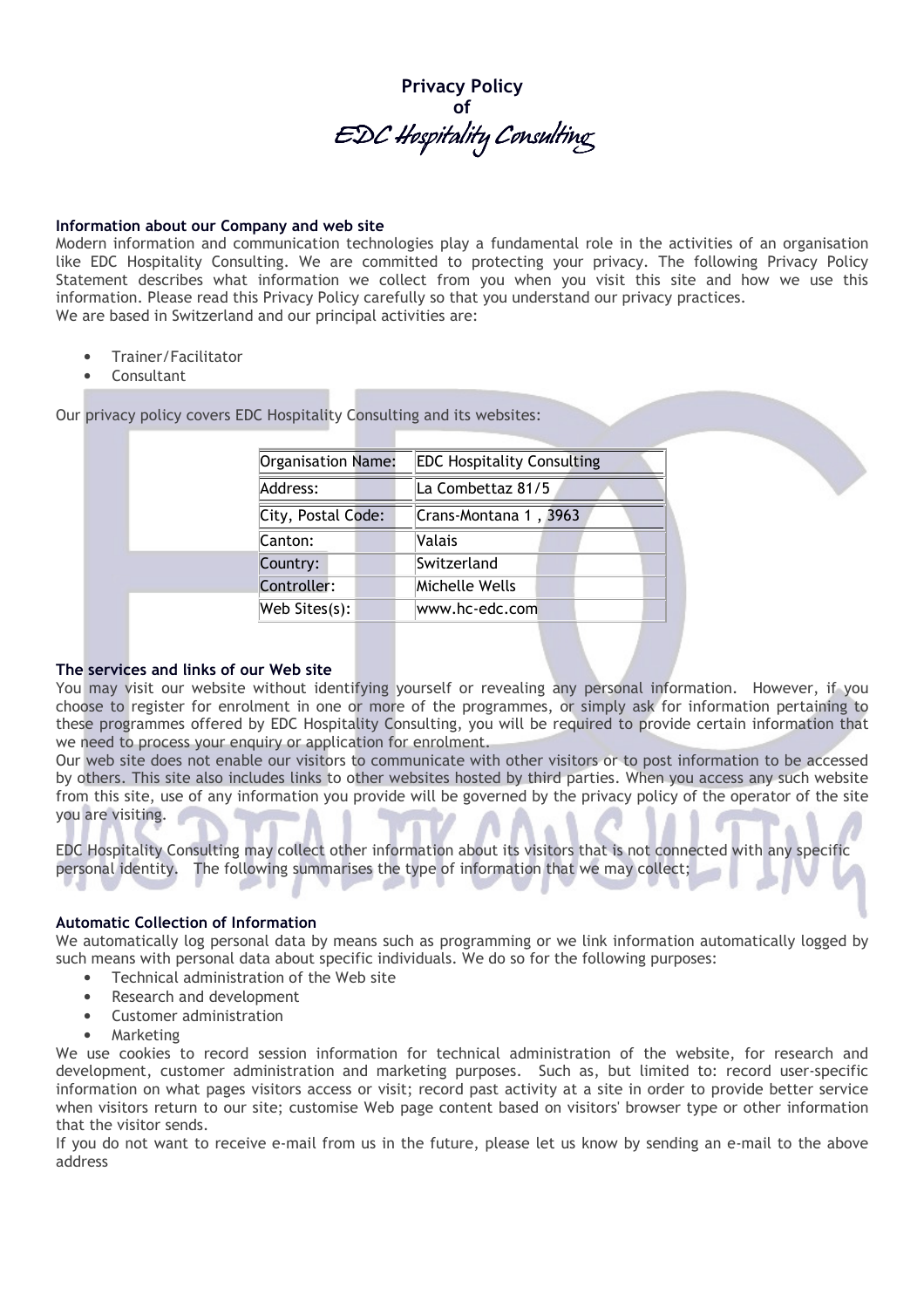## Data Collection and Purpose Specification

We collect the personal data that you may volunteer while using our services. We do not collect information about our visitors from other sources, such as public records or bodies, or private organisations.

To access the table of personal data collected and purposes for which they are used, please click here

We do not collect or use personal data for any purpose other than that indicated in the table.

If you do not wish to receive communication from us in the future, please let us know by sending an email to the above address.

From time to time, we may use customer information for new, unanticipated uses not previously disclosed in our privacy notice. If our information practices change at some time in the future we will post the policy changes to our web site and we will use for these new purposes only data collected from the time of the policy change. If you are concerned about how your information is used, you should check back at our web site periodically.

Customers may prevent their information from being used for purposes other than those for which it was originally collected by e-mailing us at the above address.

We do not intentionally collect personally identifiable information about children age 13 or younger. If you suspect that we have personal, identifying information about your child, please notify us immediately so that we may remove this information from our database.

#### Disclosure and Visitor Choice

We do not disclose your personal data to our subsidiaries or other organisations.

## Visitors' Consent

By using this website, you consent to the collection and use of this information by EDC Hospitality Consulting, as stated in this, our Privacy Policy.

## **Security**

Unfortunately, due to the nature of Internet communications, no data transmission over the Internet can be guaranteed to be completely secure. While EDC Hospitality Consulting remains committed to protecting the privacy of our visitors, we cannot ensure or warrant the security of any information you transmit to us, and you do so at your own risk. Once we receive your transmission, we make our best effort to ensure its security on our systems. We do so by having appropriate security measures in place in our physical facilities to protect:

- unauthorised access
- improper use or disclosure
- unauthorised modification
- unlawful destruction or accidental loss

All our employees and data processors, who have access to, and are associated with the processing of personal data, are obliged to respect the confidentiality of our visitors' personal data.

We ensure that your personal data will not be disclosed to national institutions and authorities except if required by law or other regulation.

## Access to the personal data we may hold about you

You can ask us whether we are keeping personal data about you by:

- sending an email to contact@hc-edc.com
- Upon request, which you can indicate by:
	- sending an email to contact@hc-edc.com

We will provide you with a readable copy of the personal data which we keep about you, within a month - although we may before require proof of your identity. We will provide the information without any charge.

We allow you to challenge the data that we hold about you and, where appropriate, you may have the data:

- rectified or amended
- completed

We reserve the right to refuse to provide our visitors with a copy of their personal data, but will give reasons for our refusal.

We do, however, allow you to challenge our decision to refuse to provide you with a copy of your personal data.

#### Privacy Compliance

Our privacy policy is compliant with the following instrument: Swiss Data Protection and Privacy Act 1992